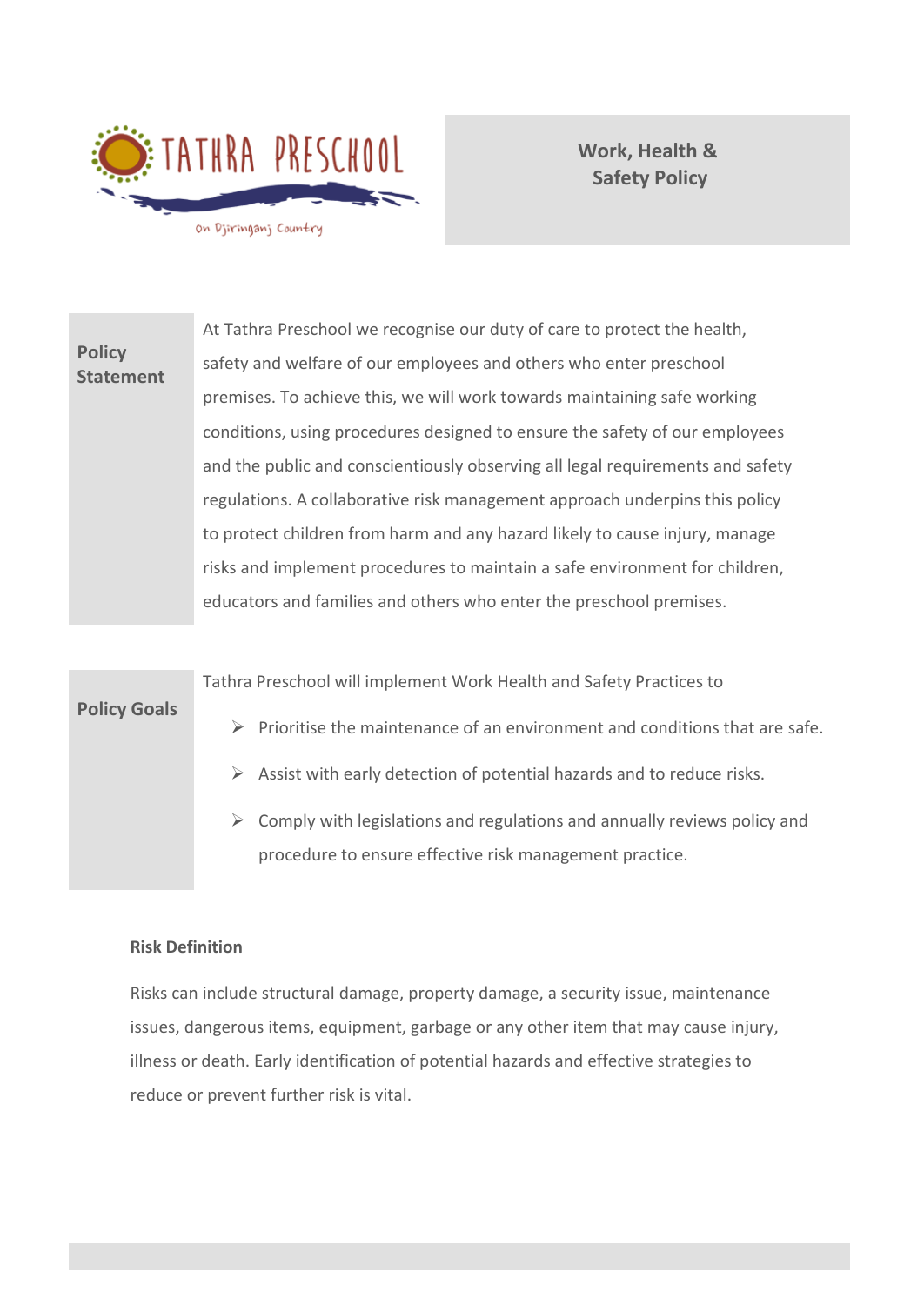### **The Approved Provider will:**

 $\triangleright$  Establish a Workplace Health and Safety committee/ officer to oversee all risk management procedures.

#### **The Nominated Supervisor will:**

- $\triangleright$  Conduct a risk assessment to determine potential emergencies that may be relevant to the education and care service. (Refer to *Emergencies and Evacuation Policy)*
- ➢ Ensure a risk assessment occurs prior to excursions (see *Excursion Policy.)*
- $\triangleright$  Liaise with educators to ensure that risk management is part of daily practice and that procedures are developed and maintained to implement policies, record and review hazards.
- $\triangleright$  Ensure that health and safety information and a training strategy is part of the induction and ongoing professional development strategy for all educators.
- $\triangleright$  Use induction and ongoing education to remind staff about risk minimization to protect their own health and safety, e.g., no lift policy of children, safe lifting procedures and other ways to reduce risk when caring for children.
- ➢ Inform families, during orientation and enrolment, about Tathra Preschool Risk *Management Policy* and the need to maintain all emergency contact details. Written consent will be obtained from families for permission to access urgent medical, dental, hospital and ambulance assistance.
- $\triangleright$  Ensure that educators and families are informed of Tathra preschool's Risk *Management Policies and Procedures*. These include:
	- $\approx$  Emergency and Evacuation Policy
	- $\approx$  Preparing for Critical Incident
	- $\approx$  Incidents, Injury, Trauma and Illness Policy
	- $\approx$  Excursion Policy
	- $\approx$  Safe Storage of Dangerous Goods
	- $\approx$  Emergency and Evacuation Policy
- $\triangleright$  Ensure that educator roles and responsibilities are clearly defined.
- $\triangleright$  The WHS Checklists are completed and review as an active document to inform safety procedures .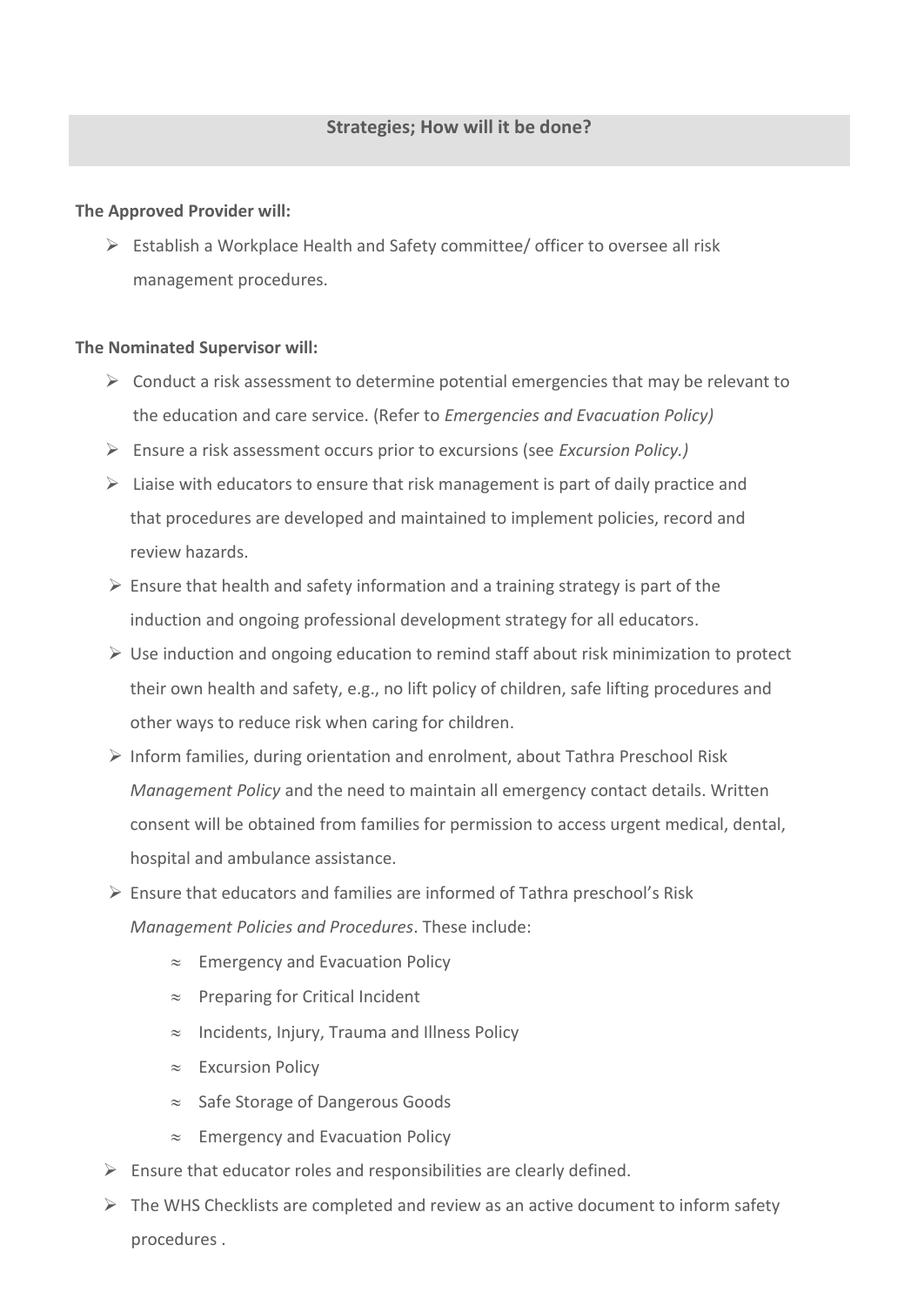- $\triangleright$  Ensure that emergency evacuation and lockdown procedures are rehearsed, documented and evaluated at least every three months.
- $\triangleright$  Ensure that at any time the preschool is operational at least one educator who holds a current approved first aid qualification, and at least one educator who has undertaken anaphylaxis management training, and at least one educator who has undertaken emergency asthma management training is in attendance and available. The same person may hold one or more of these qualifications.
- $\triangleright$  Notify the Approved Provider before contacting relevant contractors to repair or maintain the environment or to remove potential hazards.
- $\triangleright$  Develop an individual health plan and risk assessment for any staff member that has an ongoing chronic health issue to ensure duties do not put employees at any further risk.

#### **Educators will:**

- $\triangleright$  Complete daily WHS checklists of the environment before children and families enter the education and care service. Educators will identify any potential hazards and note these on the checklist, rectifying any risks immediately where possible. Any identified hazards that cannot be immediately removed or rectified must be reported to the nominated supervisor immediately.
- $\triangleright$  Not put themselves or others at risk at any time when seeking to reduce or remove potential hazards.
- $\triangleright$  Be encouraged to complete first aid training and professional development to increase their awareness of risk management.
- $\triangleright$  Implement emergency evacuation/lockdown procedures to ensure the welfare of children, families and educators.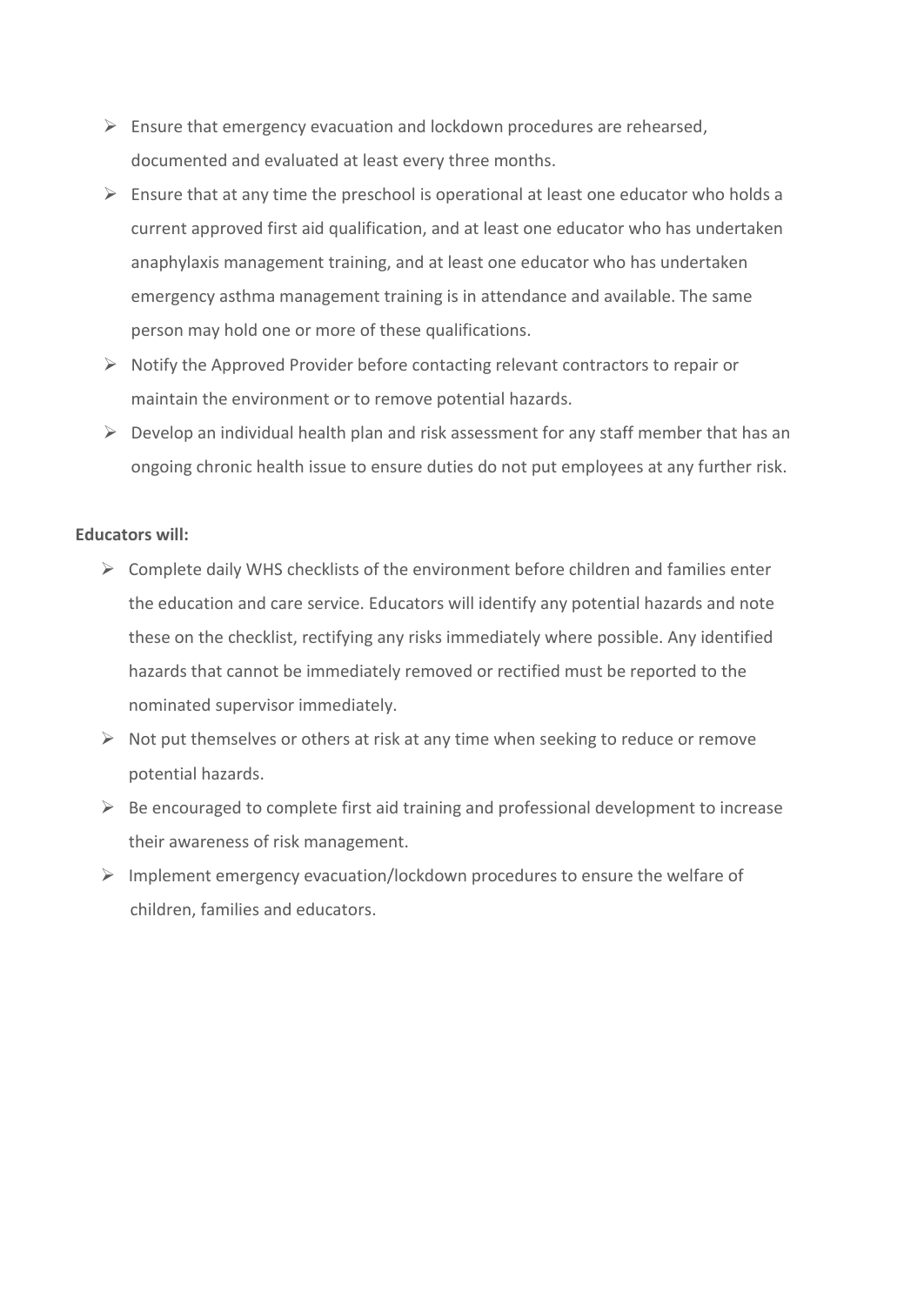## **Monitor, Evaluation and Review**

This policy will be monitored to ensure compliance with legislative requirements and unless deemed necessary through the identification of practice gaps, the service will review this Policy every two years.

Families and staff are essential stakeholders in the policy review process and will be given opportunity and encouragement to be actively involved.

In accordance with R. 172 of the Education and Care Services National Regulations, the service will ensure that families of children enrolled at the service are notified at least 14 days before making any change to a policy or procedure that may have significant impact on the provision of education and care to any child enrolled at the Preschool; a family's ability to utilise the service; the fees charged or the way in which fees are collected.

| <b>Relevant</b><br>Legislation              | Children (Education and Care Services National Law Application) Act 2010                                                                                                                |
|---------------------------------------------|-----------------------------------------------------------------------------------------------------------------------------------------------------------------------------------------|
|                                             | The NSW Work Health and Safety Act 2011 and the NSW Work Health and<br>➤<br>Safety Regulation 201                                                                                       |
|                                             | Education and Care Services National Regulations 2011: 85, 97, 100, 101, 136,<br>➤<br>168                                                                                               |
|                                             | National Quality Standard for Early Childhood Education and Care and School<br>Age Care: Links to National Quality Standards/Elements: 2.3.1, 2.3.2, 2.3.3,<br>3.1.1, 3.1.2, 6.1.1, 7.3 |
|                                             |                                                                                                                                                                                         |
| Linked policies,<br>procedures and<br>forms | Attendance record<br>➤                                                                                                                                                                  |
|                                             | <b>Medication Form</b><br>$\blacktriangleright$                                                                                                                                         |
|                                             | <b>Enrolment Form</b><br>➤                                                                                                                                                              |
|                                             | <b>Enrolment Handbook</b><br>$\blacktriangleright$                                                                                                                                      |
|                                             | <b>Enrolment Induction</b><br>➤                                                                                                                                                         |
|                                             | Accident/Illness/Trauma Report<br>➤                                                                                                                                                     |
|                                             | Educator/Employee Injury/Accident/Illness Report<br>➤                                                                                                                                   |
|                                             | Educator/staff Code of Ethics<br>➤                                                                                                                                                      |
|                                             | Educator/staff induction checklist<br>➤                                                                                                                                                 |
|                                             |                                                                                                                                                                                         |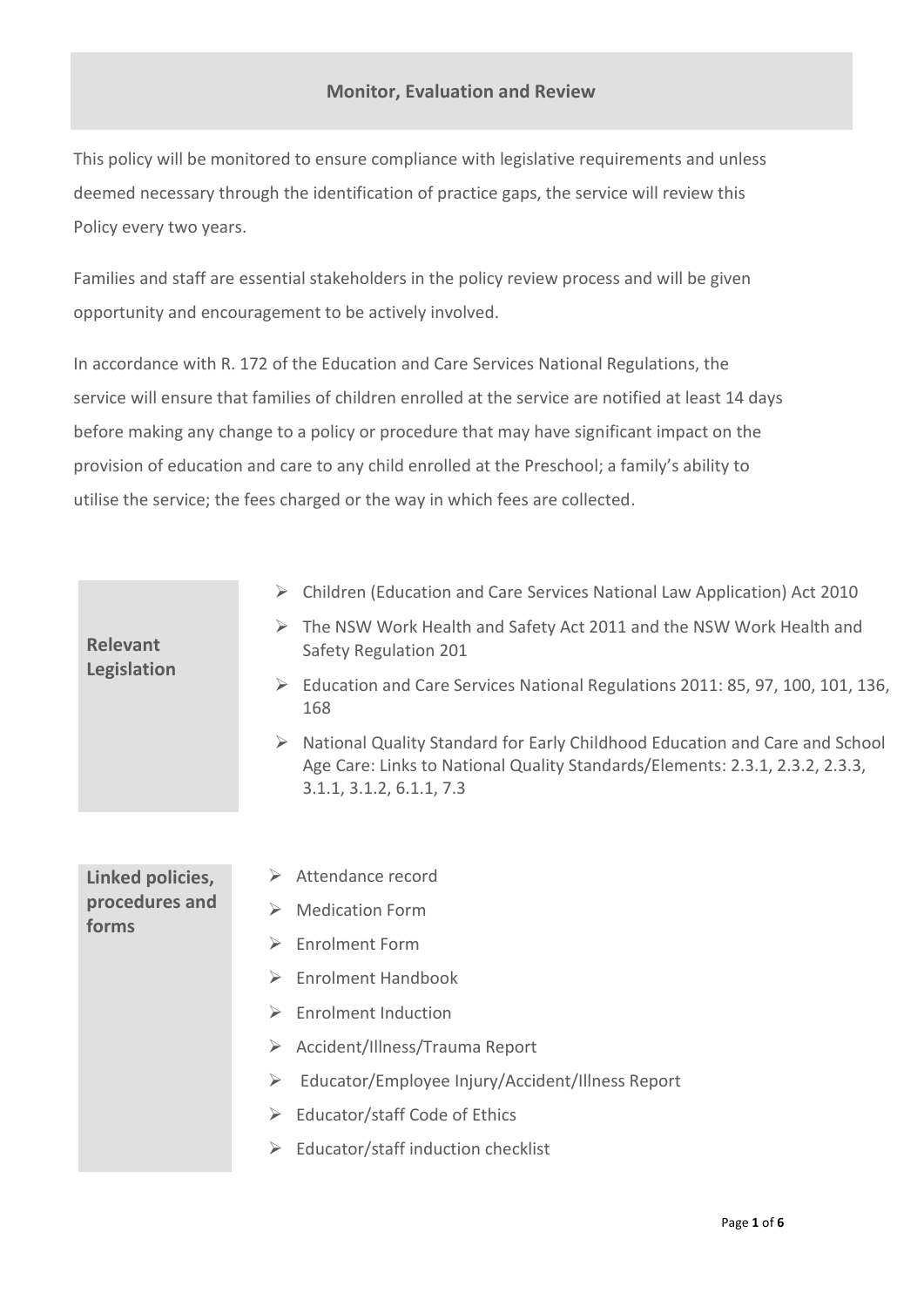- ➢ Hazard Report ➢ Daily Hazard Management Check  $\triangleright$  Emergency procedures  $\triangleright$  Faeces, Vomit and Blood spills procedure (Bio waste spill kit) ➢ First Aid Checklist  $\triangleright$  Hand washing diagram ➢ Hazard Identification and Incident Report ➢ Hazard Register ➢ Maintenance Schedule ➢ Risk Assessment ➢ Staff, Student & Volunteer Induction Policy  $\triangleright$  Confidentiality and Privacy policy ➢ Enrolment and Orientation  $\triangleright$  Interaction with Children Policy ➢ Arrivals and Departures Policy ➢ Guiding Children's Behaviour Policy ➢ Excursions ➢ Grievances and Complaints Policy ➢ Staff Appraisal Policy ➢ Health Hygiene and Infection Control ➢ Medication and Medical Conditions ➢ Accidents, Emergencies and First Aid ➢ Emergency Procedures Policy  $\triangleright$  Incident, Injury, Trauma, Illness Policy. ➢ Work Health and Safety Policy  $\triangleright$  Staff Immunisation
	- ➢ Supervision Policy

# **Sources and References**

- ➢ Children (Education and Care Services National Law Application) Act 2010
- ➢ Education and Care Services National Regulations 2011
- ➢ Guide to the National Quality Standard (3) ACECQA (2011)

#### Page **2** of **6**